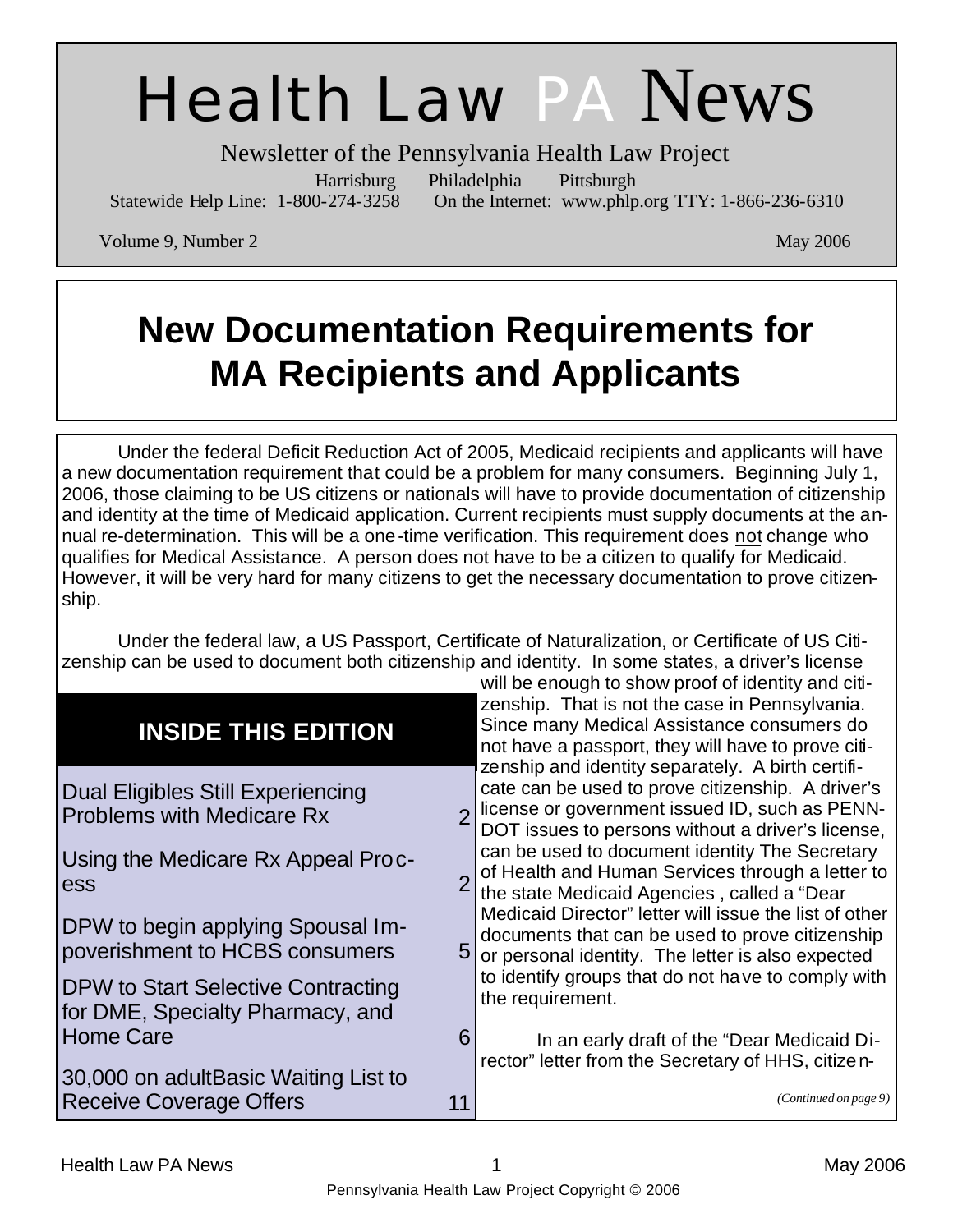# **Dual Eligibles Still Experiencing Widespread Problems in Medicare Part D**

 People with Medicare and Medicaid (dual eligibles) are still experiencing significant problems enrolling into Part D plans, paying the correct amount at the pharmacy, and accessing their medications.

#### **Consumers are being terminated from their plans with no notice**.

 Many consumers who were passively enrolled into a Medicare Special Needs Plan (a Medicare HMO for people with both Medicare and Medical Assistance) are finding out that they no longer have coverage through their Special Needs Plan. Often times, they receive no notice about their coverage ending. Instead, they find this out at the pharmacy when they try to get their refills.

 PHLP has learned that this is happening to many consumers who have End-Stage Renal Disease (ESRD). According to Medicare rules, people with ESRD typically cannot join a Medicare HMO. The Medicare Special Needs Plans have passively enrolled these consumers into their plans and are now terminating them from coverage with no advance notice. In addition, individuals who only have Medicare Part A or who only have Medicare Part B were passively enrolled and are now being terminated. In order to join a Medicare HMO, a consumer must have both Part A and Part B. The Special Needs Plan passively enrolled these individuals by mistake, covered them for a

# **Using the Medicare Part D Appeals Process**

 The Medicare Part D legislation requires all Part D Plans to have an appeal process in order to ensure that consumers have access to medically necessary medications. If a consumer disagrees with their Part D Plan's decision to not cover a drug, or with the amount the Plan charges for the drug, he can pursue an appeal.

#### **Seeking a non-formulary drug**

 Every Medicare Part D Plan uses a drug formulary-that is, a list of medications that it will cover for its members. Many plans also impose a step therapy, under which a drug is not available until other, less expensive drugs would be ineffective. If a consumer needs a medication that is not on their Part D Plan's formulary, or which is subject to step therapy. Please note that this appeal process cannot be used to seek coverage for drugs not covered by Part D: benzodiazepines, barbiturates, and over-the-counter (OTC) medications.

 If a consumer is prescribed a medication that is off formulary or subject to step therapy, the consumer (or their prescribing doctor) can ask the Plan for a "program exception." The prescribing doctor must provide an oral or written statement (depending on the Plan's requirements) indicating that the requested medication is "medically necessary" because:

- ? all the formulary drugs would not be as effective as the non-formulary drug and/ or would have adverse effects on the consumer, *or*
- ? the formulary drugs required to be used

*(Continued on page 7)*

*(Continued on page 10)*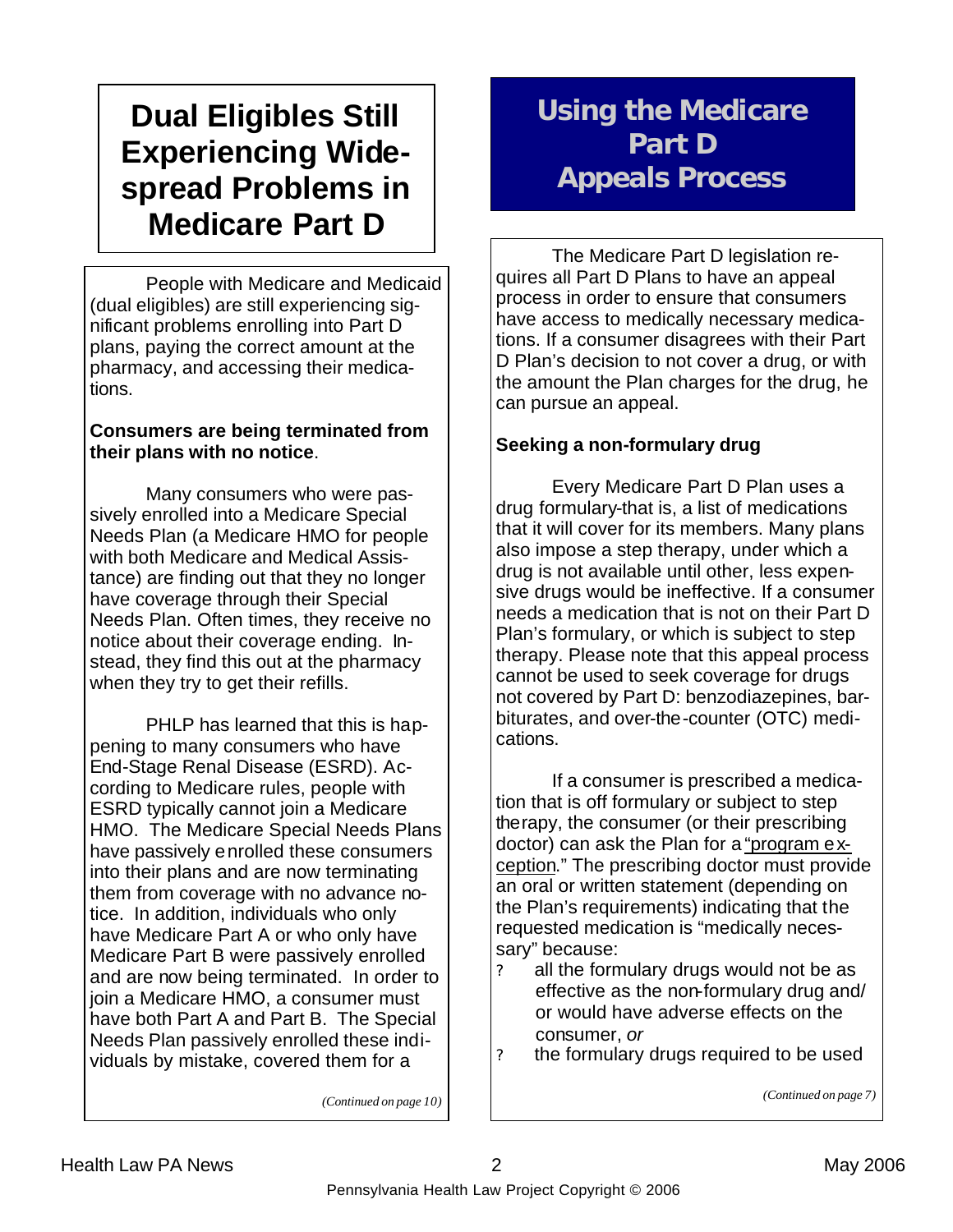### **"Facilitated" Enrollment of MSP and LIS Recipients into Prescription Drug Plans Started May 1**

 In April, Medicare began to "facilitate" enrollment into prescription drug plans of consumers for whom the has been State paying Medicare Part B premiums under the Medicare Savings Program (MSP), and those who have been approved for a lowincome subsidy (LIS, or "extra help"). "Facilitated" enrollment is another term for auto-enrollment.

 Consumers who fit into these two groups and who were enrolled in Original Medicare should have received notices from Medicare in early April. The notices told consumers into which stand-alone Prescription Drug Plan they would be enrolled starting May 1, 2006, unless they did chose a plan on their own by April 30. These notices were printed on **green** paper. The notices also told consumers whether they were approved for a full or partial subsidy and how much they would have to pay for the Part D coverage. It is important that consumers keep this notice in case they have any problems with their Plan charging them a higher premium, deductible or copayment than was stated on the notice.

 Enrollees of Medicare HMOs who were either in the Medicare Savings Program or approved for a low-income subsidy, should have received a letter directly from their HMO. This letter should have told the member that they would be enrolled into a different plan within the same company that included Part D drug coverage, unless the consumer enrolled in a different plan on their own.

### **Special Election Period Granted to Consumers Who Qualify for the Low-Income Subsidy**

 Beneficiaries who were enrolled in Medicare on January 1, 2006, faced a May 15, 2006 deadline to enroll in Medicare Part D without premium penalty. Those who did not enroll in a Medicare Prescription Drug Plan by that date cannot now enroll until the open enrollment period (November 15, 2006 through December 31, 2006), unless they qualify for a Special Election Period.

 The Medicare program has announced that consumers who are approved for a low-income subsidy after May 15, 2006 will have a one-time chance to join a Medicare Part D Plan before the open enrollment period. Medicare will facilitate enrollment (i.e. automatically enroll members into a Part D Plan) if they do not join one on their own.

 Consumers can apply for the subsidy at any time.

 Call the PA Health Law Project Helpline at 1-800-274-3258 or 1-866- 236-6310 (TTY) with questions about facilitated enrollment or Part D or if you are having problems accessing your medications under this benefit.

Do you currently get the Health Law PA News through the mail? Would you like to get this newsletter by e-mail? I f so, contact Jennifer Nix at jnix@phlp. org to change the way you get the Health Law PA News!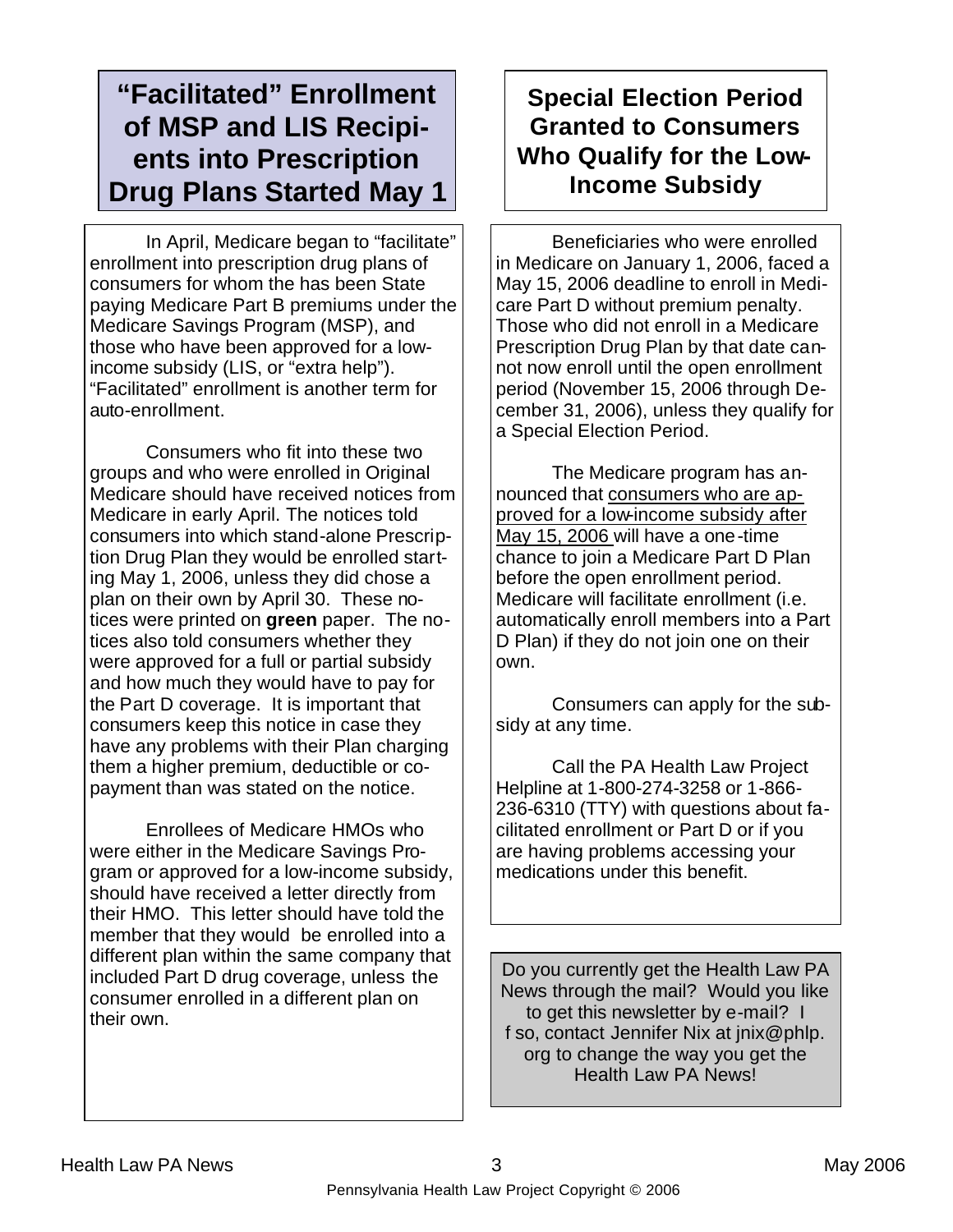# **Centers for Medicare & Medicaid Services Changes Policy Regarding Part D Plan Formu-**

 Part D Plans are allowed to make changes to their formulary (list of covered drugs) during the year. Formulary changes could include taking drugs off their formulary, changing the preferred status of a drug, and changing requirements about special rules such as prior authorization. Plans must get approval from the Centers for Medicare & Medicaid Services (CMS) before making most formulary changes and Plans must provide 60 days notice to affected enrollees.

 In late April, CMS changed its policy regarding formulary changes. CMS now expects that Plans who change their formulary during the year will not apply the changes to individuals currently taking the affected medications. Individuals currently taking medications that are impacted by a formulary change will be exempt from the change for the remainder of the year. Under CMS' previous policy, there were no exemptions to formulary changes for consumers taking affected medications at the time of the change.

 If you have any questions about this policy change, please contact the PA Health Law Project Helpline at 1- 800-274-3258 or 1-866-236-6310 (TTY).

## **"MA Cares" Program Should Help Locate MA Providers**

**lary Changes**  $\vert \vert$  Many people in Fee for Service Medical Assistance need help locating providers who accept the Access Card. This is especially true for dual eligible (Medicare and Medicaid) recipients who were in HealthChoices up until January 1, 2006. These consumers, who were previously able to find providers through their Health-Choices plan.

> To help consumers find providers (other than dentists) in Fee-for-service Medical Assistance, the Department of Public welfare is revitalizing MA Cares program. Each County Assistance Office has an "MA Cares" worker who is supposed to help consumers find Medical Assistance providers, by using DPW's "Promise" system. DPW will be releasing an Ops Memo to the CAOs soon to clarify responsibilities. The MA Cares program is available to those who are in the fee-forservice program. Those who are in AccessPlus should be contacting the AccessPlus program. Below is a handy list of where to turn for help finding a provider:

**If a consumer is in HealthChoices**: Physical Health services: HealthChoices plan Behavioral Health Services HealthChoices plan Dental: HealthChoices plan

**If a consumer is in AccessPlus:** Physical Health services: AccessPlus- 800-543-7633 Behavioral Health Services:

*(Continued on page 9)*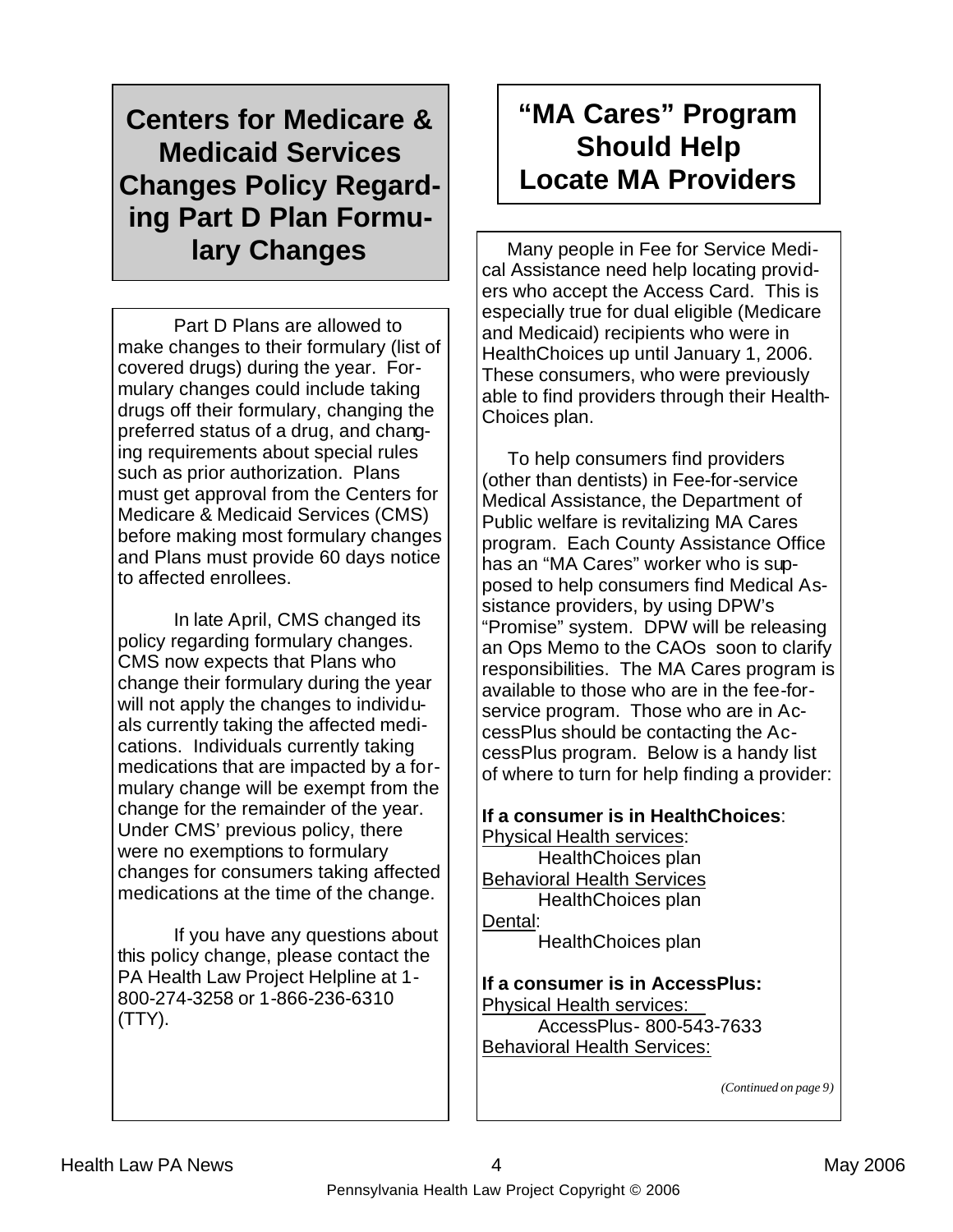### **DPW Will Carve out Pharmacy from HealthChoices**

 The Department of Public Welfare is planning to take the pharmacy benefit away from the HealthChoices plans and manage the benefit directly. The state expects to save about \$110 million per year (\$55 million in state dollars) by this move, through a combination of manufacturer rebates and discounts. This means that all recipients who get their drug coverage through MA will be subject to the state's Preferred Drug List (PDL), instead of the drug formulary of their Medicaid HMO. Currently, the PDL is only in place in the Fee-for-Service portion of the state.

 The detailed plan to carve pharmacy out of managed care will be released later this month. The implementation date is January 1, 2007. There will be a transition plan and notices to consumers and providers before the carve out takes effect.

 The managed care plans are opposed to this change, arguing that this will adversely affect profits and their ability to manage a patient's care. DPW has indicated a willingness to allow the plans to continue to administer the drug benefit, but federal law is being interpreted by the Center for Medicare and Medicaid Services as preventing the state from getting the manufacturer rebates unless the state directly administers its drug program. Some managed care plans are suggesting privately that they may discontinue providing optional benefits, or drop out of the medical assistance program if this program change is implemented.

# **DPW to begin applying Spousal Impoverishment Rules to HCBS recipients**

 Last year, the State amended the Public Welfare Code to apply spousal impoverishment provisions for a married Medicaid recipient eligible for Home and Community Based Services (HCBS) under Pennsylvania's Waiver programs. Spousal impoverishment provisions in Pennsylvania have historically applied to applicants, recipients and their spouses applying for and receiving long term care services in an institutional setting such as a nursing home. These provisions were applied to ensure that the spouse who remains in the community (referred to as the "community spouse") is not impoverished and receives a "protected share" of the couple's assets when one spouse is admitted to a nursing facility.

 The change in the law will now affect the methodology of calculating available income and resources for married applicants and recipients of Waiver services. DPW has recently provided new guidelines on how it will apply spousal impoverishment provisions to current married individuals who were in Waiver programs on October 1, 2005. Up to \$99,540 in countable resources (for 2006, the number goes up each year) can be set aside for the community spouse. Also, if the income of the community spouse is below a specific level (determined by an income assessment), then resources can be set aside through the purchase of an annuity to benefit the community spouse.

*(Continued on page 8)*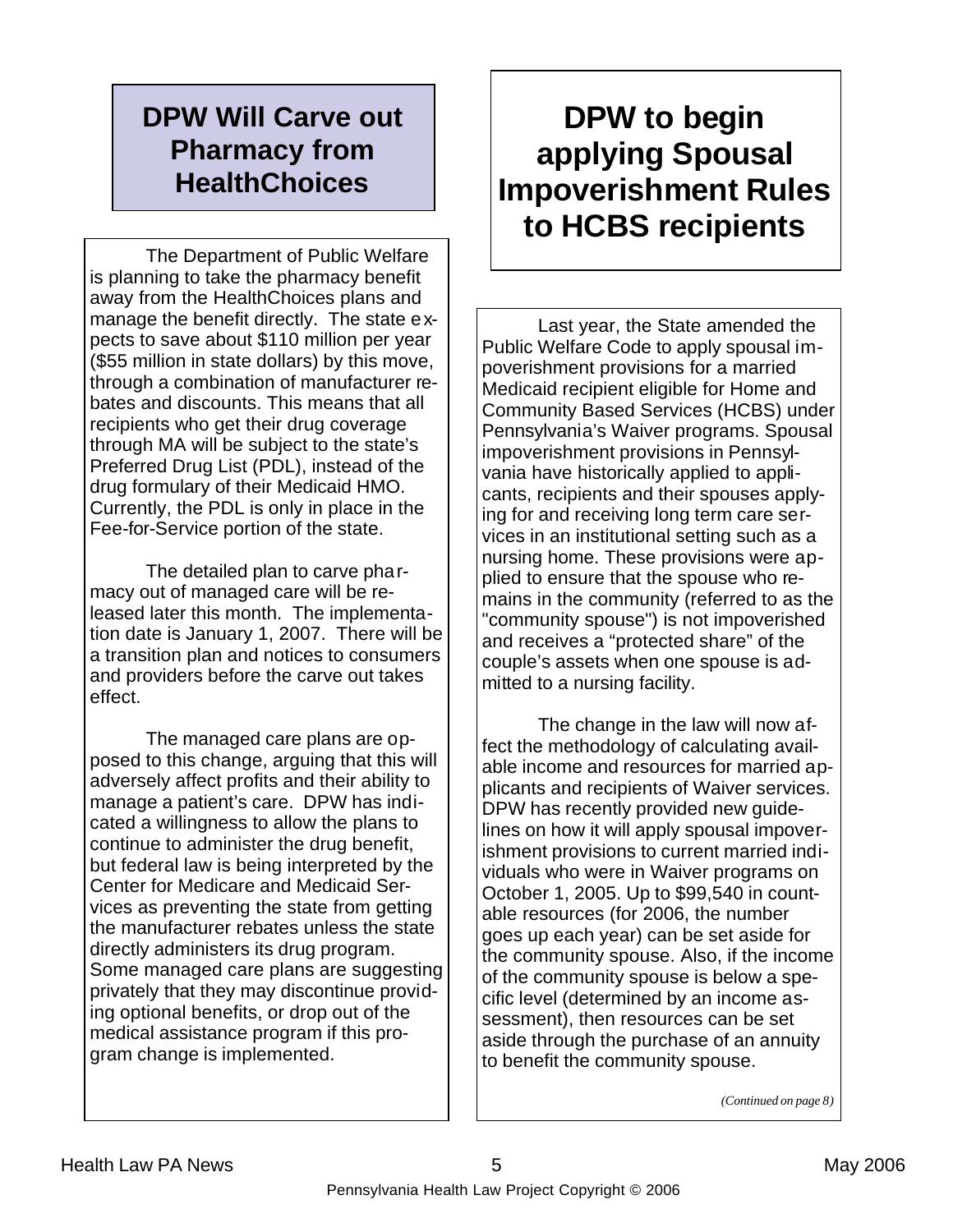# **DPW To Start "Selective Contracting" for Specialty Pharmacy, Home Care, Durable Medical Equipment and Supplies**

#### **What is Selective Contracting?**

 DPW intends to reduce the number of providers it uses for certain services, and work more closely with smaller network of preferred providers. DPW has stated that Selective Contracting will enable the Department to: get better rates through volume contracting, reduce administrative costs by dealing with fewer contractors, and improve the quality of services by dealing with providers who deliver better quality. According to DPW, selective contracting will not reduce any services, but will re-shape certain provider networks.

#### **What services will be affected?**

 DPW is currently moving ahead with Selective Contracting of three services, by issuing Requests For Proposals for:

#### Specialty Pharmacy.

 The state would contract with at least 2 providers for anything that is considered a pharmaceutical product delivered at home, by injection or infusion (directly into a vein through tubing that has been placed in the vein at a prior time). This would not include nutritional products . These medications can be thought of as falling into three broad categories: acute, such as antibiotics that might be needed for a few weeks; chronic, such as medications used to treat hemophilia, rheumatoid arthritis, RSV virus in high risk children, that might be needed every few

weeks or less but on an ongoing basis; and cancer chemotherapy.

#### Home Care Services.

 DPW is looking to contract regionally or statewide with preferred providers who would provide all home care services. DPW has not decided how many providers they will contract with.

#### Durable Medical Equipment and Medical Supplies.

 This category can range from simple equipment available in any drug store to complex equipment especially designed for the particular beneficiary.

 This can include the supplies that the nurse might need for a home care service such as a dressing change, or even the supplies needed for home infusion.

#### **How will consumers be impacted?**

 Consumers are very interested in the impact of this initiative on quality and accessibility of services. For instance, Oxygen must be readily available for those who depend on it. Some consumers have service contracts for complex wheelchairs, which must be protected. DPW is expected to release a draft of the work statement of the Request for Proposals this month. The Consumer Subcommittee of the Medical Assistance Advisory Committee will be reviewing these draft RFP provisions and offering recommendations to help protect consumers.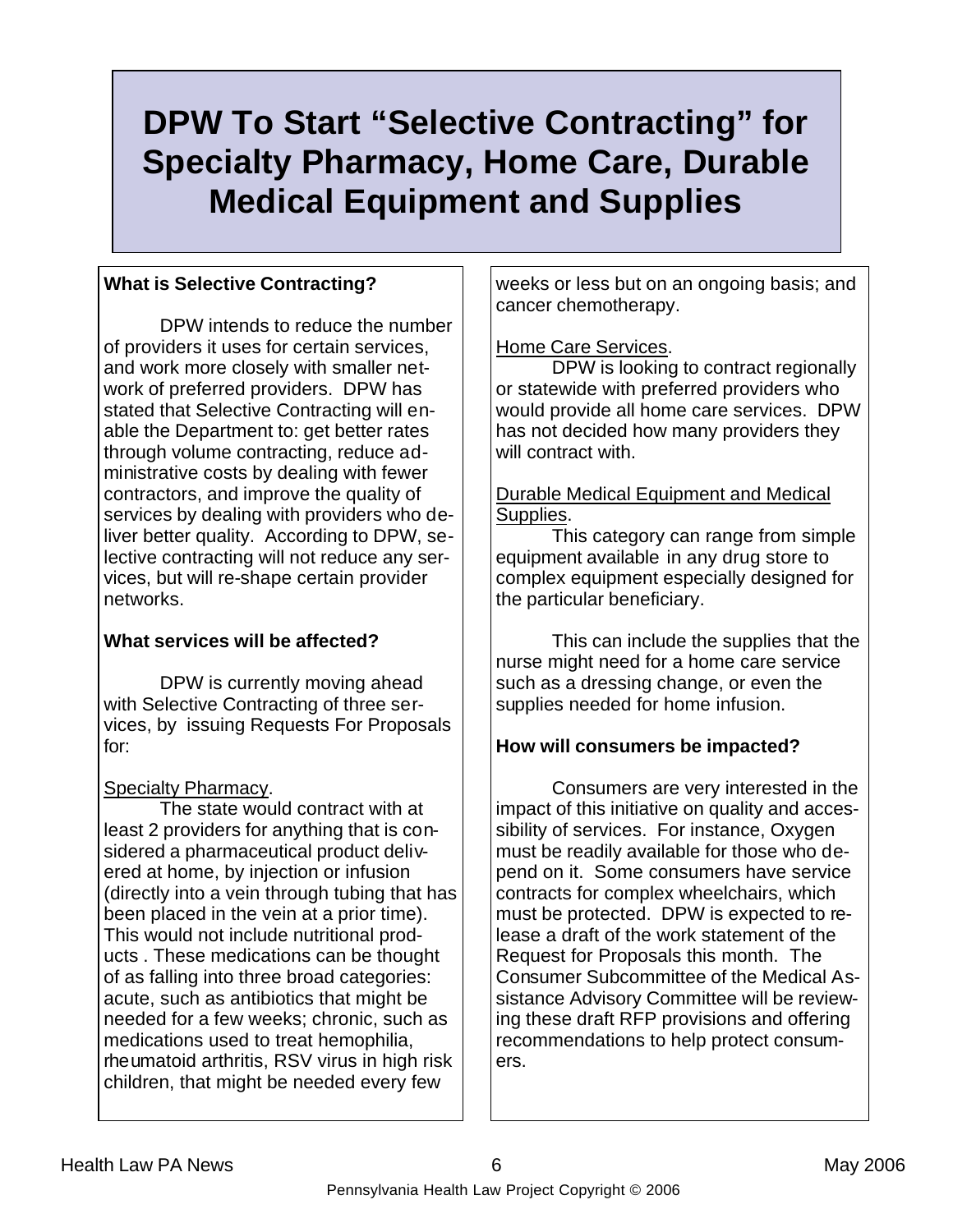*(Continued from page 2)*

under the Plan's step therapy regime have been ineffective or caused adverse effects or are likely to have those results, *or*

? **the formulary dosage was, or is likely to be, ineffective or will adversely affect the drug's effectiveness or patient compliance**

 The Plan has 72 hours (24 hours in an expedited case\*) to decide whether or not to grant the exception. The exception must be granted if the Plan agrees with the doctor that the drug is medically necessary. It is then up to the Plan to decide what the tiering/co-pay level will be for the drug.

- If the Plan fails to make a timely decision, that is considered a denial and it is forwarded to the IRE review stage (see below)
- If the Plan makes a timely decision and the program exception is denied, the consumer can request a Redetermination (a paper review) by the Plan.

 The Plan has 7 days to make a Redetermination decision (72 hours in an expedited case\*). At the Redetermination stage, the plan must provide the enrollee or doctor a reasonable opportunity to present evidence and allegations of fact or law, in writing or in person.

 If the consumer is not satisfied with the Plan's Redetermination decision he/she can request Reconsideration by an Independent Review Entity (IRE) under contract with Medicare. The IRE has 7 days to make a decision (72 hours in an expedited case\*).

 If the consumer is dissatisfied with the IRE's decision, and the amount in controversy meets or exceeds the threshold level annually set by Medicare (currently \$110), the consumer can appeal further to an Administrative Law Judge, Medicare Appeals Council, and

ultimately, to Federal Court.

#### **Exceptions to a Plan's co-pay structure**

 Many Part D Plans use a "tiering" system to determine the copay their members will pay for a particular drug. Under a tiering system the Plan places the drugs it covers on certain levels-for example, tier 1 may be generic preferred drugs, tier 2 name brand preferred drugs, tier 3 name brand non-preferred drugs. Tier 1 would have the lowest copays, tier 2 higher copays, etc. Some Plans may even have a "specialty tier" in which it places high cost and unique items.

 Consumers can also use the exception and appeals process to obtain a "nonpreferred" drug at a lower co-pay level. The consumer (or the prescribing doctor) can request an exception to the Plan's tiered copay. The prescribing doctor must provide an oral or written statement (depending on the Plan) that the "non-preferred" drug is medically necessary because:

- ? the preferred drug would not be as effective for the consumer; *and/or*
- ? the preferred drug would have adverse effects for the consumer

 The Plan has 72 hours (24 hours in expedited cases\*) to make a determination. The Plan's failure to decide in a timely manner is considered to be a denial that is forwarded to the IRE appeals stage (see above). If the Part D Plan agrees that the non-preferred drug is medically necessary for the consumer, it must grant the exception and the consumer's copay for the non-preferred drug is reduced to the "preferred drug" level. If the Plan denies the request for an exception, the consumer has the same appeal rights and appeals process as if they were seeking coverage for a non-formulary drug. *Please note*: if the Plan has a "specialty tier" for very high cost and unique items it can exclude those drugs from the tiering exception process.

*(Continued on page 9)*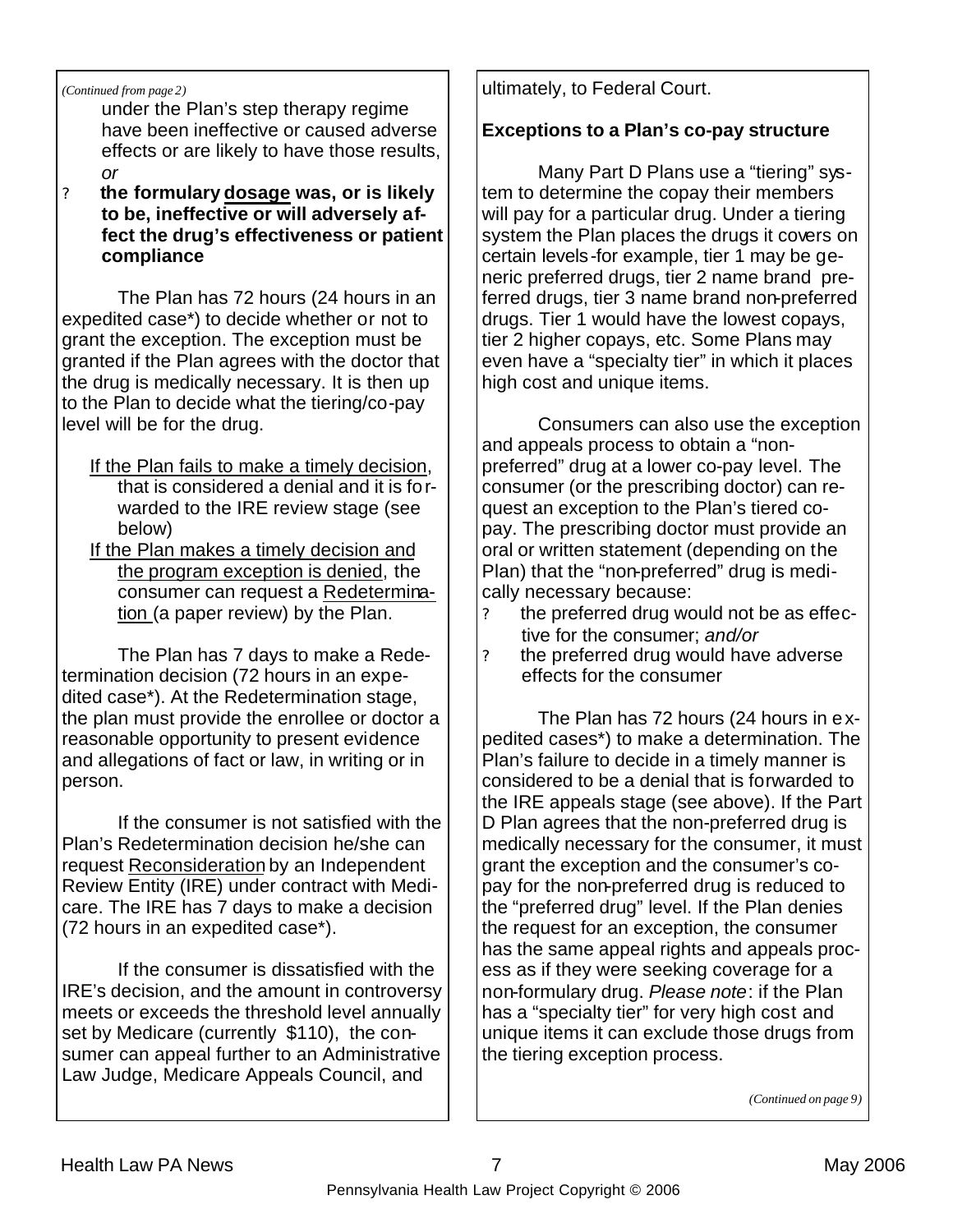#### *(Continued from page 5)*

 If you or your spouse were receiving Waiver services on October 1, 2005, you will be asked to complete a Resource Assessment Form this month. However, this form is not required if one spouse: (1) currently receives or was receiving SSI benefits on October 1, 2005 or (2) currently is a Medicaid recipient or was an active Medicaid recipient as of October 1, 2005 and the resources of the married couple are already known, verified and are within Medicaid limits for a married couple.

 The completed Resource Assessment Form will be used to evaluate the total resources owned by you and your spouse. Documentation will also be required to verify the value of certain resources owned by you and your spouse (individually and jointly). Although some resources are exempt, countable resources include amounts you have in savings accounts, retirement accounts and other assets. Instructions will be included with the form; however, it may be a confusing or complicated process to navigate on your own. If you are in the Aging Waiver, please call your Area Agency of Aging for assistance and if you receive services through the Attendant Care, COMMCARE, Independence or OBRA waivers, call the program office for assistance. These contact telephone numbers will be provided on the letter accompanying the Resource Assessment Form.

 After the CAO determines the protected share for the community spouse, an additional letter will be sent out on how this will impact your eligibility for Waiver services and what steps you can take to continue to receive Waiver services. The letter may instruct you to do one or more of the following: (1) transfer or retitle certain assets to be solely in the name of your spouse, (2) pre-pay for some weeks or months of services out of pocket or pay

other outstanding medical bills, (3) purchase an annuity to earn income for your spouse or (4) take other action steps.

 Unless appropriate steps are taken you will receive an Advance Notice of Discontinuation (PA 162A) that your Medicaid and Waiver benefits will be terminated. Remember your appeal rights! Appealing within 10 days assures continuation of services if you disagree with a notice of termination for any of the following reasons: (1) a failure to return the Resource Assessment Form (2) a failure to provide necessary information or failure to verify resources or (3) a determination that your resources are in excess of the resource limits after applying the spousal impoverishment provisions. You or your spouse may request a fair hearing by returning the Request for a Hearing section of the PA 162A notice. Call us at 1-800-274-3258 if you would like free legal assistance in reviewing your denial.

### **Governor Vetoes Nursing Home Payment Legislation**

 The Governor has vetoed SB 997, which would have rescinded the authority, given to DPW last year, to revise the Medicaid ratesetting process for nursing homes by July 1, 2006 without going through the regulatory review process. The bill, which was heavily supported by the nursing home industry in the hope of higher reimbursement rates, was opposed by a number of advocacy groups, including AARP and the Statewide Independent Living Council, who contend that the legislation would reverse the Administration's attempt to shift Medicaid dollars from institutional to noninstitutional care. In vetoing the legislation, the Governor said it would have created a \$100 million shortfall in the 2006-'07 budget. It is unclear at this point whether there will be an attempt to override the veto.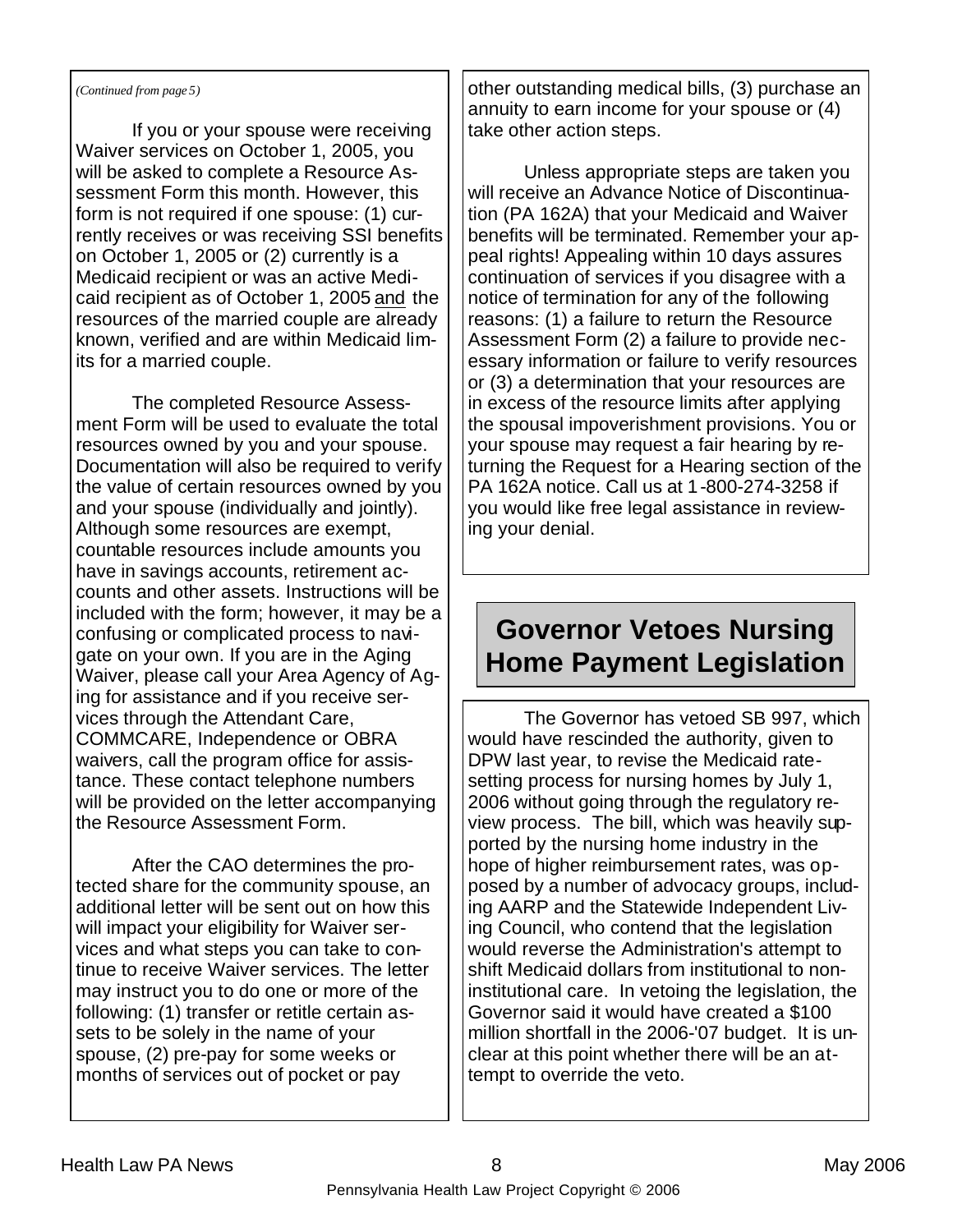#### *(Continued from page 1)*

ship could be documented by "a religious record of birth, recorded in the United States or its Territories within three months of birth, which indicates a U.S. place of birth," or by "an affidavit made by two blood relatives… who have personal knowledge of the event(s) establishing the applicant's claim of citizenship." In addition, proof of identity could be shown by any document that the state finds establishes the true identity of the applicant or recipient.

Obtaining the required documentation could be extremely difficult for poor persons, especially the elderly, people born out of state, people not born in a hospital, the homeless, people who have lost records in a disaster, and people with mental illness. DPW is looking into ways to get birth certificate information from the Department of Health and driver's license information from PENNDot electronically. Unfortunately, this would only help Medical Assistance applicants and recipients who were born in Pennsylvania or who have identification from PennDot.

Once the requirement comes into effect, the CAOs will be required to assist people to obtain the documentation. No one should be terminated right away for not being able produce the documentation. However, there could eventually be notice and termination of consumers who are not able to obtain the necessary documents.

*(Continued from page 7)*

\* an expedited process should be requested when the standard timeframes may jeopardize the consumer's life or health or ability to regain maximum function. Either the member or the doctor can request the expedited process, but if the doctor makes the request and includes justification, the plan must expedite the review.

# **Pat Stromberg Writes in Support of "Cover All Kids"**

 On April 30, 2006, the Harrisburg Patriot News published an Op-Ed article by former Deputy Insurance Commissioner Pat Stromberg, supporting the Governor's proposed "Cover All Kids" initiative. Stromberg, who directed the Children's Health Insurance Program (CHIP) before her retirement last year, wrote in favor of the initiative, which would provide subsidized CHIP coverage to families with income below 350% of the poverty level. A family of four would pay between \$20 and \$35 per month for the coverage. Those families with income above 350% of the poverty level could purchase CHIP coverage at cost (about \$145 per month). Stromberg pointed out the fact that more than 133,000 children in Pennsylvania are without

*(Continued from page 4)*

 if in a Behavioral Health plan, then the plan. If not, the county MH/MR Dental:

AccessPlus 800-543-7633

#### **If a consumer is in FFS:**

Physical Health services: MA Cares at CAO Behavioral Health Services: If in a Behavioral Health plan, then the plan. If not, the county MH/MR

Dental:

Call Center- 866-542-3015

 If a consumer is in a HealthChoices county and has only just become eligible for MA, he or she is generally in Fee for Service for the first few weeks of eligibility, until enrollment into a HealthChoices plan begins. In this situation, the consumer should call the Health-Choices enrollment line to find providers who will take his or her HealthChoices plan. That number is 800-440-3989.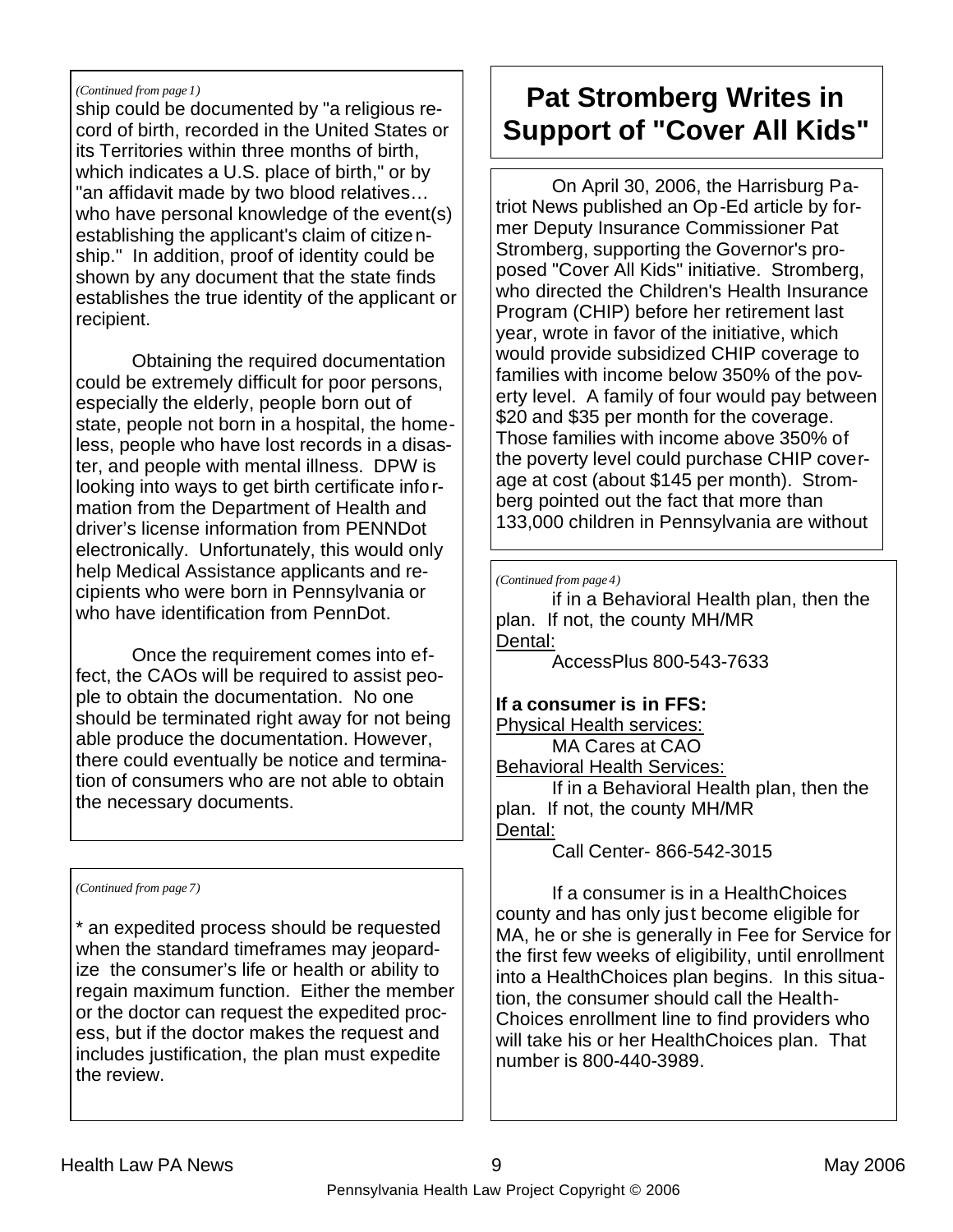#### *(Continued from page 2)*

couple months, and is now terminating them from coverage.

 Dual eligible consumers who are enrolled in stand-alone prescription drug plans are also having similar problems. Many consumers who chose a plan on their own and enrolled in that Plan have also been auto-enrolled into a different plan by Medicare. Consumers find out when they go to the pharmacy that the plan they chose is no longer working and that they have coverage through another plan. Again, consumers often do not receive notices about this. Medicare sent out notices over the last couple months to individuals who were enrolled in two plans telling them to make a choice. However, many consumers never received these notices. Therefore, these consumers were often terminated from the plan of their choice.

#### **New dual eligibles experiencing gap in coverage:**

Individuals who newly become dual eligibles often have a gap in prescription drug coverage. This includes individuals who were on Medicaid as of January 1, 2006 and later became eligible for Medicare as well as individuals who had been on Medicare and became eligible for Medicaid after January 1, 2006. Individuals who were on Medicaid who become eligible for Medicare may lose their drug coverage through Medicaid before they are auto-enrolled into a Part D plan. According to guidance from the Centers for Medicare and Medicaid Services (CMS), Medicare is to autoenroll them into a plan retroactive to when they first became eligible for Medicare. However, this is not happening and many consumers are left without drug coverage for a period of time. Individuals who have Medicare and later become eligible for Medicaid are supposed to be auto-enrolled into a Part D plan retroactive to their Medicaid start date.

#### **Dual eligibles who change plans not recognized as low-income subsidy eligible**:

 Dual eligibles can change plans at any time. They also automatically qualify for the low-income subsidy which means they have no annual deductible and only small co-pays for their medications. When dual eligibles change plans, especially if they change late in the month, their new plan often does not get information about their low-income subsidy. This means that consumers go to the pharmacy to get their medications and are often charged full price or extremely high co-pays for their medications. Plans are reluctant to update their system to reflect the low-income subsidy without proof from the consumer that they have been approved for the low-income subsidy. However, many consumers do not have any such proof because they were automatically eligible for this benefit.

#### **Back-Up Plans Still In Place to Help Consumers Access Medications:**

 For consumers who have Medicare and full Medicaid who find themselves without Part D coverage, the pharmacy can still use the point-of-service process to bill the back-up plan (Wellpoint) for medications. Many pharmacists and advocates think that this back-up process has ended, but it has NOT ended. If the point-of-service process does not work, then Pharmacists can bill Medicaid for an emergency 5 day supply of medications. Both the point-of-service process and the emergency 5 day supply through Medicaid can be used multiple times.

*(Continued on page 11)*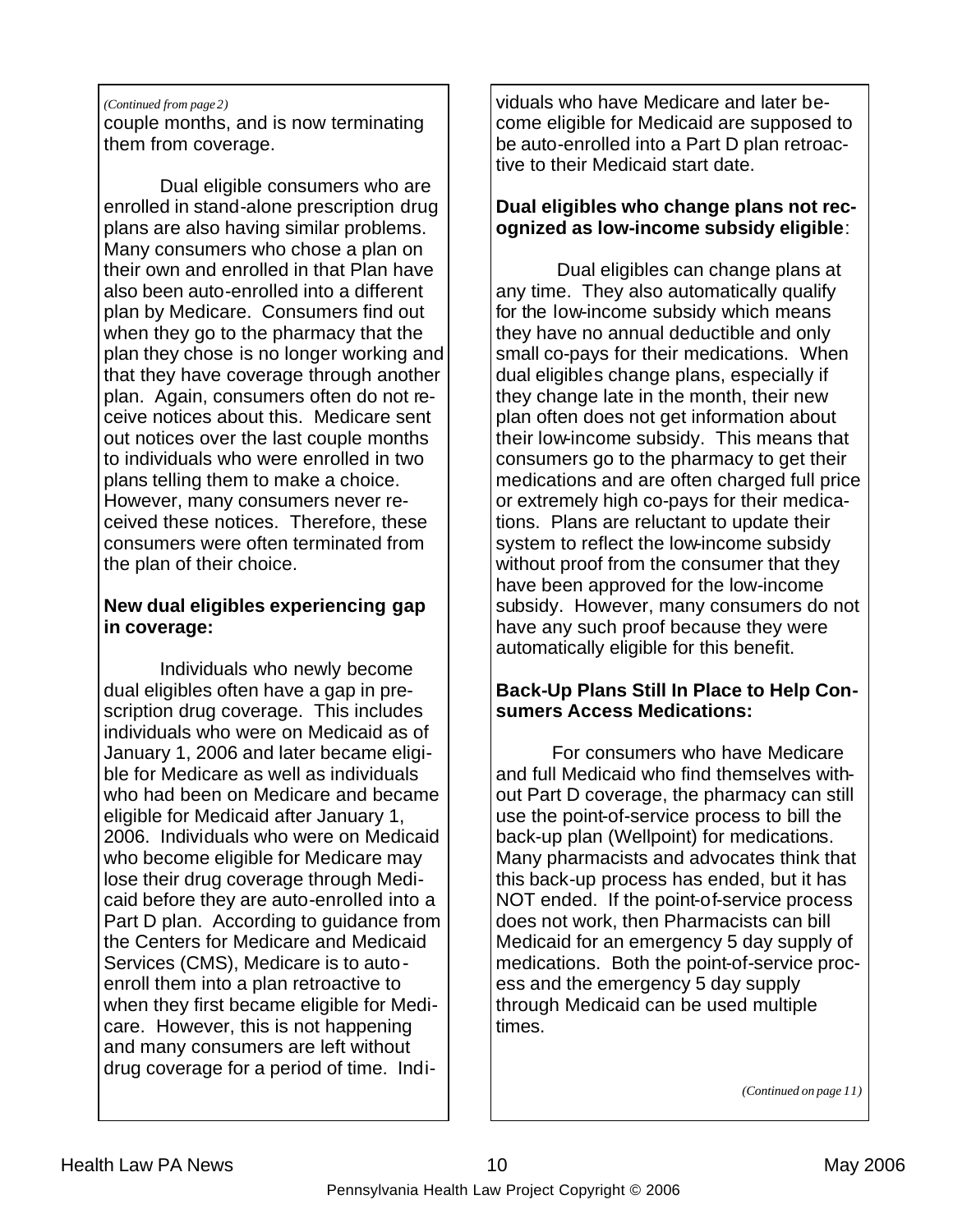#### *(Continued from page 10)*

 If full dual eligibles are being charged too much at the pharmacy, Medicaid's back-up process to cover excessive co-pays is still in effect. Pharmacists can bill Medicaid for excessive co-pays above \$5 per drug. Please see PHLP's website for links to instructions for all the back-up processes: www.phlp.org.

 Please contact PHLP's HELPLINE at 1- 800-274-3258 or 1-866-236-6310 (TTY) if you are having trouble getting your medications as a result of these problems or if you need more information about the back-up processes.

### **30,000 on adultBasic waiting list to receive coverage offers**

 Later this month 30,000 people on the adultBasic waiting list will receive offers of coverage. The offers will go out to eligible people who got on the waiting list on or before June 6, 2005. Notices will be sent by mail. The monthly premium is \$33.50 per month.

 This is a reduction in the waiting list- with these offers of coverage, the adultBasic waiting list will be reduced to about 40,000 people. This is the lowest level for the waiting list in over 3 years. Currently, there are 49,743 individuals enrolled in the adultBasic program.

 PHLP urges uninsured Pennsylvanians to sign up for adultBasic. Those who need treatment while on the waiting list can purchase coverage at cost- about \$305/ month. For more information, see the PHLP website at www.phlp.org or call the helpline at 1-800-274- 3258 or 1-866-236-6310 TTY.

# **State Pilots Effort to Increase Dental Providers**

 The Department of Public Welfare has hired consultants in a pilot project to help increase the number of dental providers for Fee for Service (FFS) MA in the Philadelphia area. The consultants, who began working in March 2006, have local contacts in the dental community and have already gotten initial commitments from over 100 dentists who participate in Health-Choices to also participate in FFS. There are over 450 dentists in the Philadelphia area who only participate in the HealthChoices plans. In many HealthChoices counties, there has been an increased need for dentists who participate in FFS because dual eligible consumers were shifted from Medicaid managed care into FFS on January 1, 2006. Since Medicare does not cover dental, these consumers can only use MA providers for dental services.

 The Department has indicated that if this pilot is successful, it would like to replicate it in other counties.

 In related news, DPW has announced that following a meeting with officials from the Dental School at the University of Pennsylvania, the school's Chestnut Street clinic will accept the Access card for non-urgent care cases. Previously, the Access card was only accepted for dental emergencies.